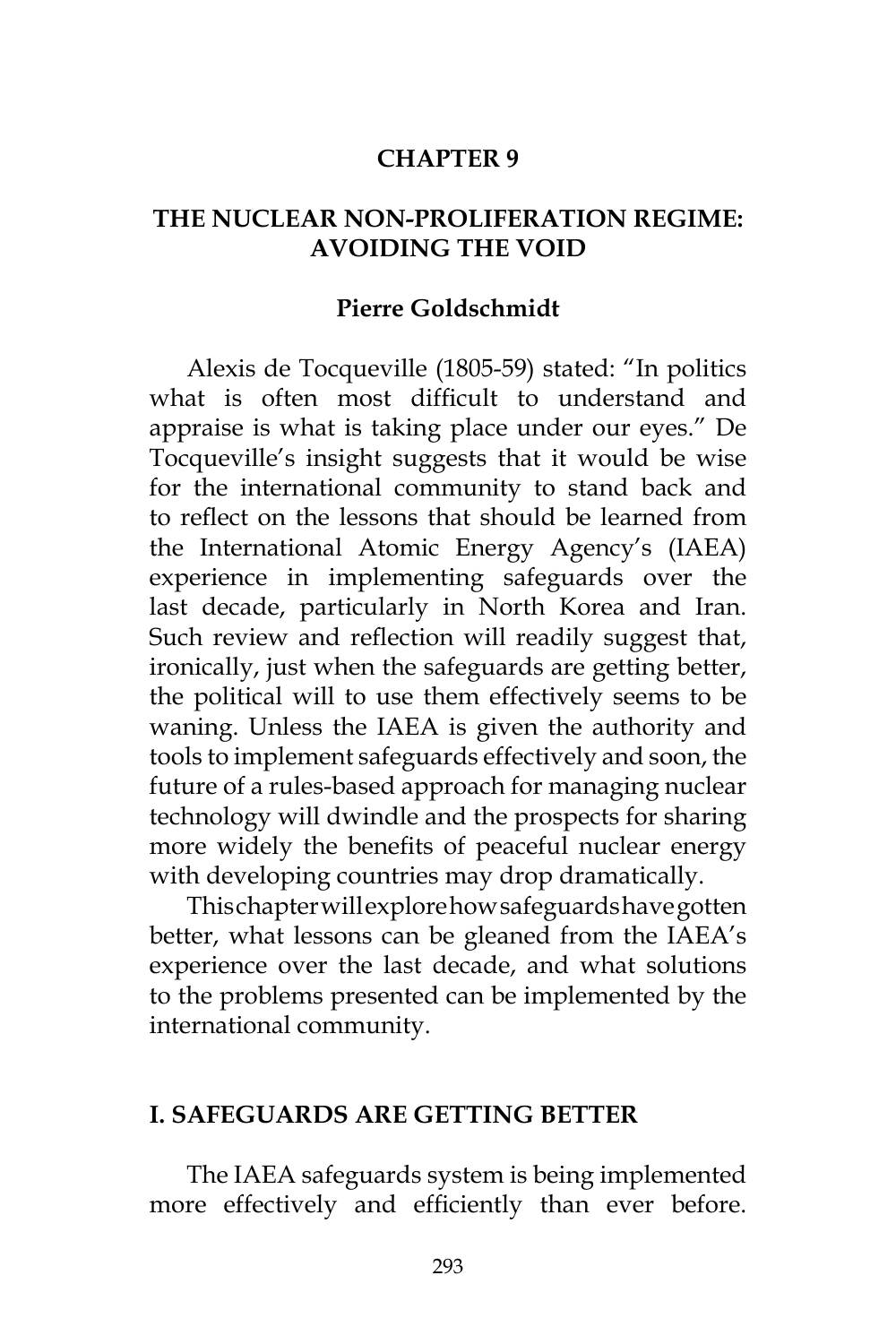Traditionally, the IAEA focused on accounting for nuclear materials in a state facility-by-facility. This work was done only at declared facilities and was largely an audit. Since 1998, however, the IAEA has developed a global analytical approach that asks not simply whether the declared numbers add up, but also, "What's going on in this state's nuclear program? Is everything really consistent?"

At the heart of this approach is the production and periodic update of state evaluation reports (SERs) and of a corresponding action plan. SERs combine the results of inspections in the field and environmental swipes with analysis of all relevant information from open sources, including satellite imagery. State evaluation reports analyze the history of all anomalies and inconsistencies recorded during previous inspections. They examine whether a state's research and development program is internally consistent, corresponds with stated purposes, and points to a commitment to use nuclear technology exclusively for peaceful purposes. The SERs analyze export and import notifications regarding relevant nuclear material and equipment, and other information available to the IAEA. Every SER also includes a section that examines the most likely diversion scenarios, on the assumption that the state under review intends to divert nuclear material for military purposes.

Parallel with these developments, the IAEA has replaced almost all analog video cameras with digital surveillance cameras. Implementation of remote monitoring has increased from 14 systems in 2000 to 86 multicamera systems in 2004, and this trend is continuing. Progress is also being made in using more advanced equipment such as ground penetration radar to improve the IAEA's ability to verify that highly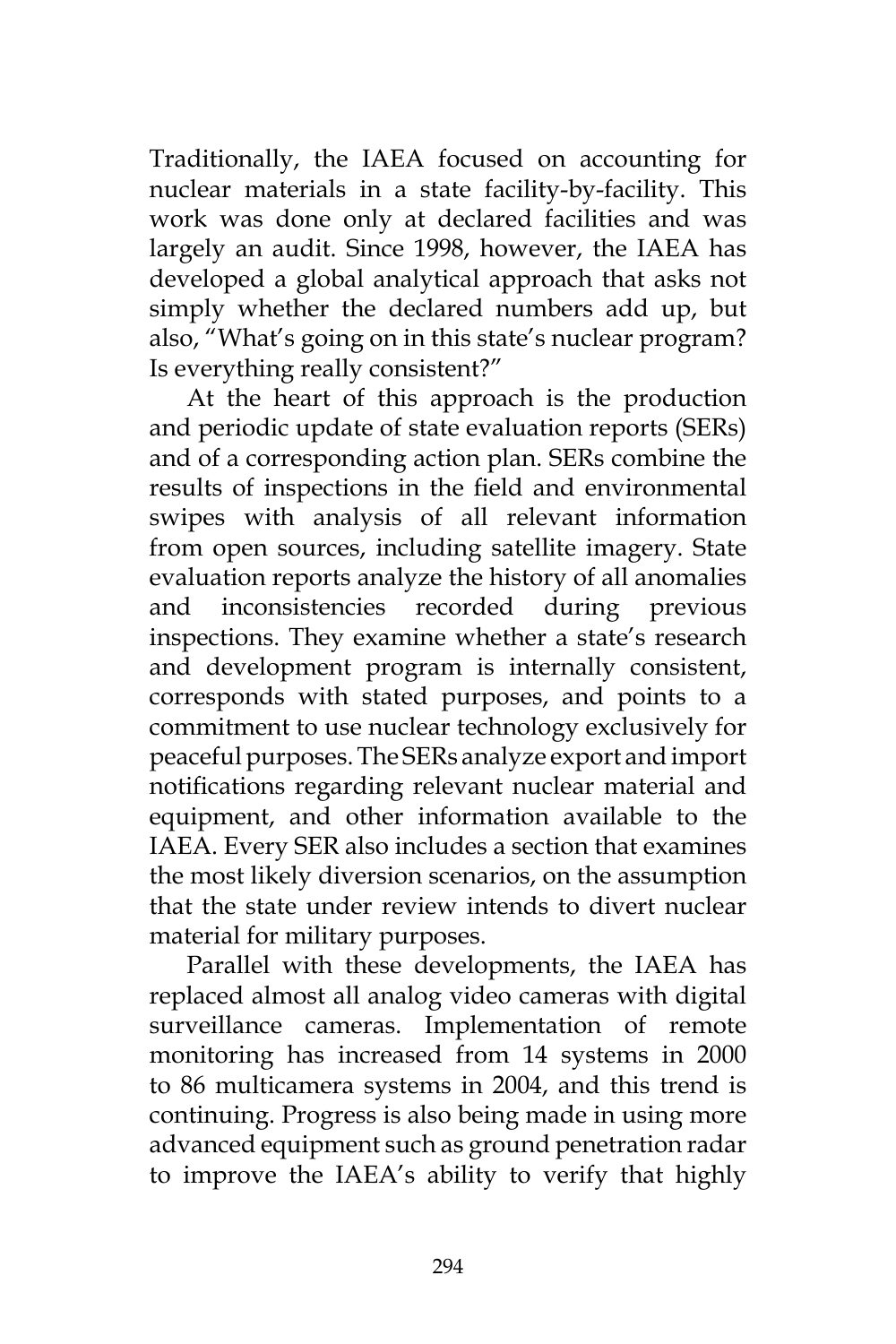complex nuclear facilities conform to their official design. The IAEA has also established a new research and development (R&D) project to explore, with the support of member states, the potential use of advanced technologies in detecting undeclared nuclear material and activities.

In addition, in response to the discovery in 2004 of an extensive covert supply network of sensitive nuclear technology that came to light as a result of Libya's disclosure of its clandestine nuclear weapons program, the IAEA Department of Safeguards has established a new unit focused on documenting, investigating, and analyzing nuclear trade activities worldwide, with the aim of uncovering the existence of undeclared nuclear activities.

This more rigorous and resourceful approach to safeguards has led one knowledgeable commentator (Richard Hooper, *IAEA Bulletin*, June 2003) to assert in 2003 that "changes in structure and practices of the Safeguards Department have been accompanied by a change in culture that is more of a revolution than evolution." This "radical departure from the past practice" has also been acknowledged in the U.S. Government Accountability Office report of October 2005 on nuclear nonproliferation.

To be sure, there are still problems inherent in ensuring that, in "bulk facilities," even small amounts of nuclear material—a few kilograms among tons—are not diverted without timely warning, but the trend in the capacity of the safeguards system is clearly positive.

Unfortunately, the international community has failed to strengthen the authority of the IAEA to exercise its improved capacity in precisely the situations where it is most necessary: when a state has been found to be **in non-compliance** with its safeguards undertakings.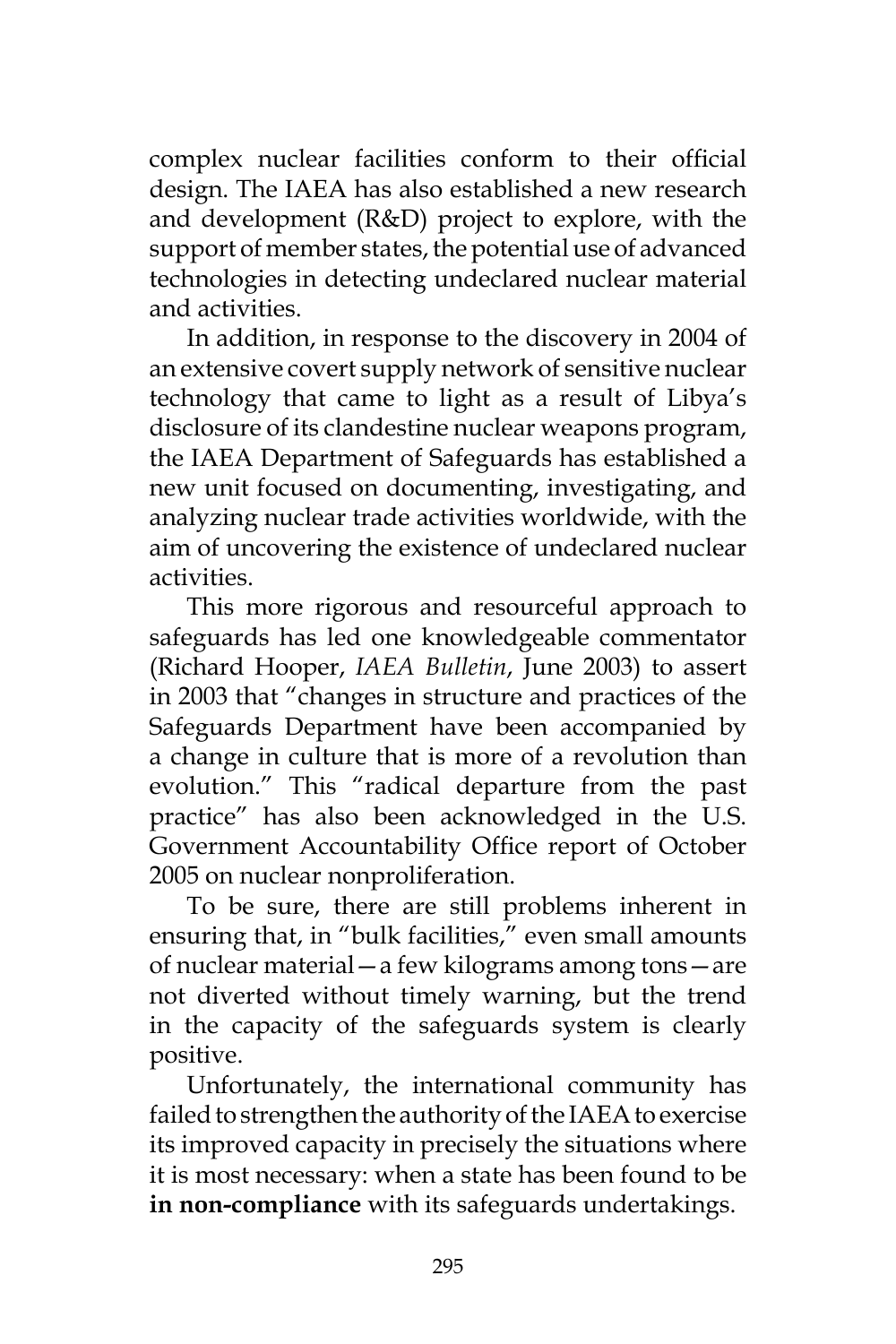## **II. THE CASE OF NORTH KOREA**

## **A. Summary of the IAEA's Experience with North Korea.**

Soon after North Korea, formally the Democratic People's Republic of Korea (DPRK), concluded a comprehensive safeguards agreement (CSA) with the IAEA in 1992, the IAEA found the country to be in non-compliance. In 1993 North Korea gave notice of its withdrawal from the Treaty on the Non-Proliferation of Nuclear Weapons (NPT) as permitted under Article X. Negotiations between the United States and North Korea concluded in October 1994 with an "Agreed Framework," which averted a looming military-security crisis by inducing North Korea to freeze activity of its graphite-moderated reactors and related fuel cycle facilities in exchange for a U.S. commitment to deliver two 1,000-megawatt light water reactors (LWRs) and, in the meantime, to supply annually 500,000 tons of oil to meet heating and industrial needs. As part of this deal, North Korea remained a party to the NPT and the IAEA maintained a permanent presence monitoring the agreed freeze on nuclear activities.

The Agreed Framework, however, contained two provisions that sowed the seeds of the present potentially dangerous stalemate. First, it contained a clause that was interpreted by North Korea as limiting the IAEA's inspection rights under the CSA until such time as a significant portion of the LWR project was completed. Only then would the IAEA be allowed to take all the steps deemed necessary to verify "the accuracy and completeness of the DPRK's initial report on all nuclear material in the DPRK." Such limitation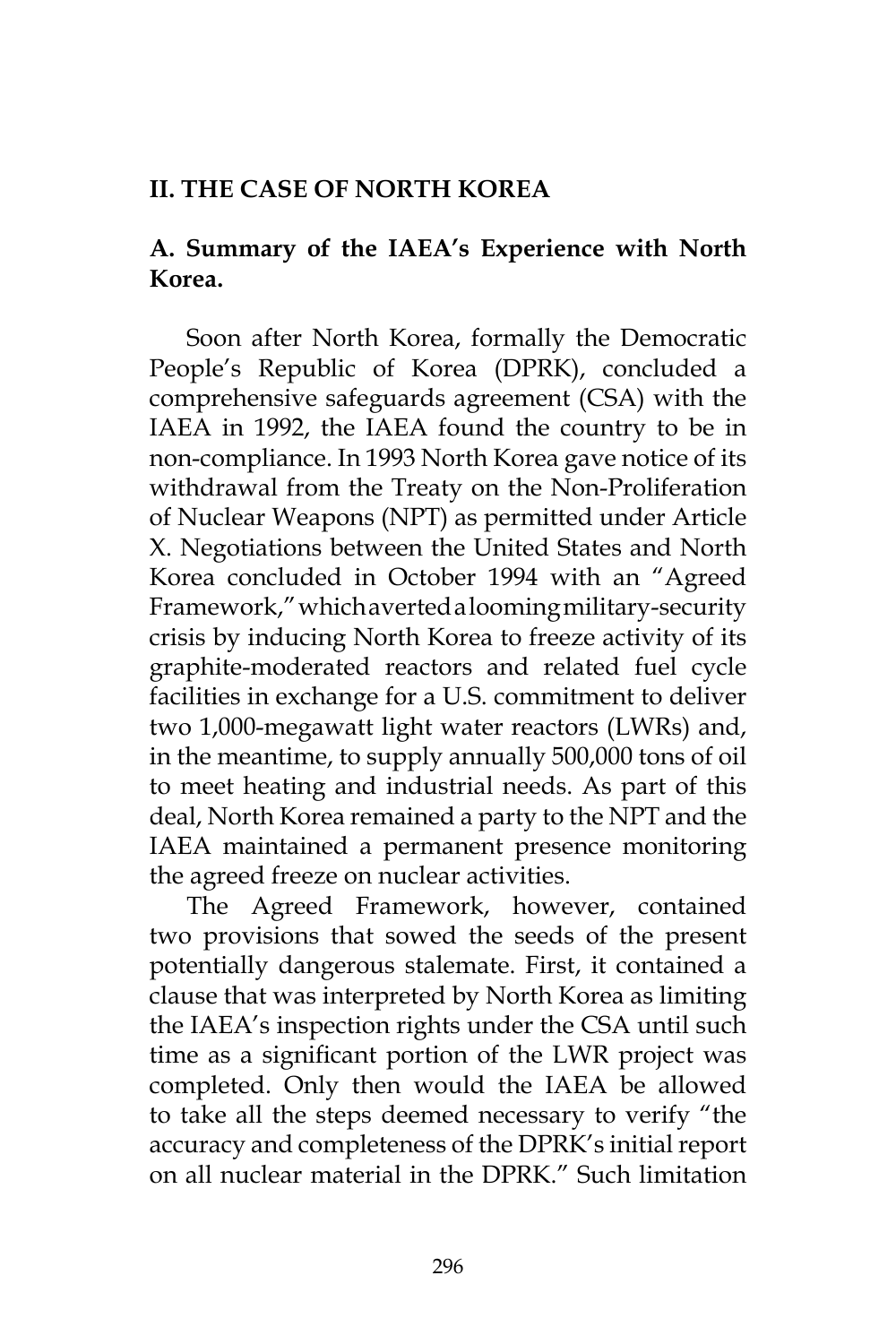was clearly inconsistent with the lessons learned in Iraq that demonstrated that the IAEA needed greater access rights than those under the CSA and not the fewer rights embodied in the Agreed Framework.

The second flaw of the Agreed Framework was that it allowed North Korea to retain in storage all of its spent fuel containing weapons-grade plutonium and to maintain a reprocessing facility in a state of readiness so that North Korea could restart operations at any time. Only after completion of the LWR project would these facilities have to be dismantled. The U.S. negotiators and others recognized this flaw but could not persuade North Korea to remove it.

Because of the limitations in its inspection rights, the IAEA was unable to confirm that North Korea's initial declaration under its CSA was correct and complete. Therefore, every year **for 10 years**, North Korea was declared by the IAEA Board of Governors to be **in non-compliance** with its safeguards agreement. However, no additional penalties were imposed by the international community as a result of these declarations of non-compliance.

In 2002, the United States claimed to have discovered evidence that North Korea was developing an undeclared uranium enrichment program and, as a consequence, suspended the delivery of fuel oil under the Agreed Framework. In retaliation, North Korea expelled the IAEA's inspectors at the end of 2002 and withdrew from the NPT in January 2003. North Korea then reprocessed 8,000 (or more) spent fuel assemblies, and in 2004 declared that it possessed nuclear weapons.

Still, there have been no tangible consequences for these actions by North Korea beyond the isolation the country already experienced. China delivered substitute fuel oil to North Korea and threatened to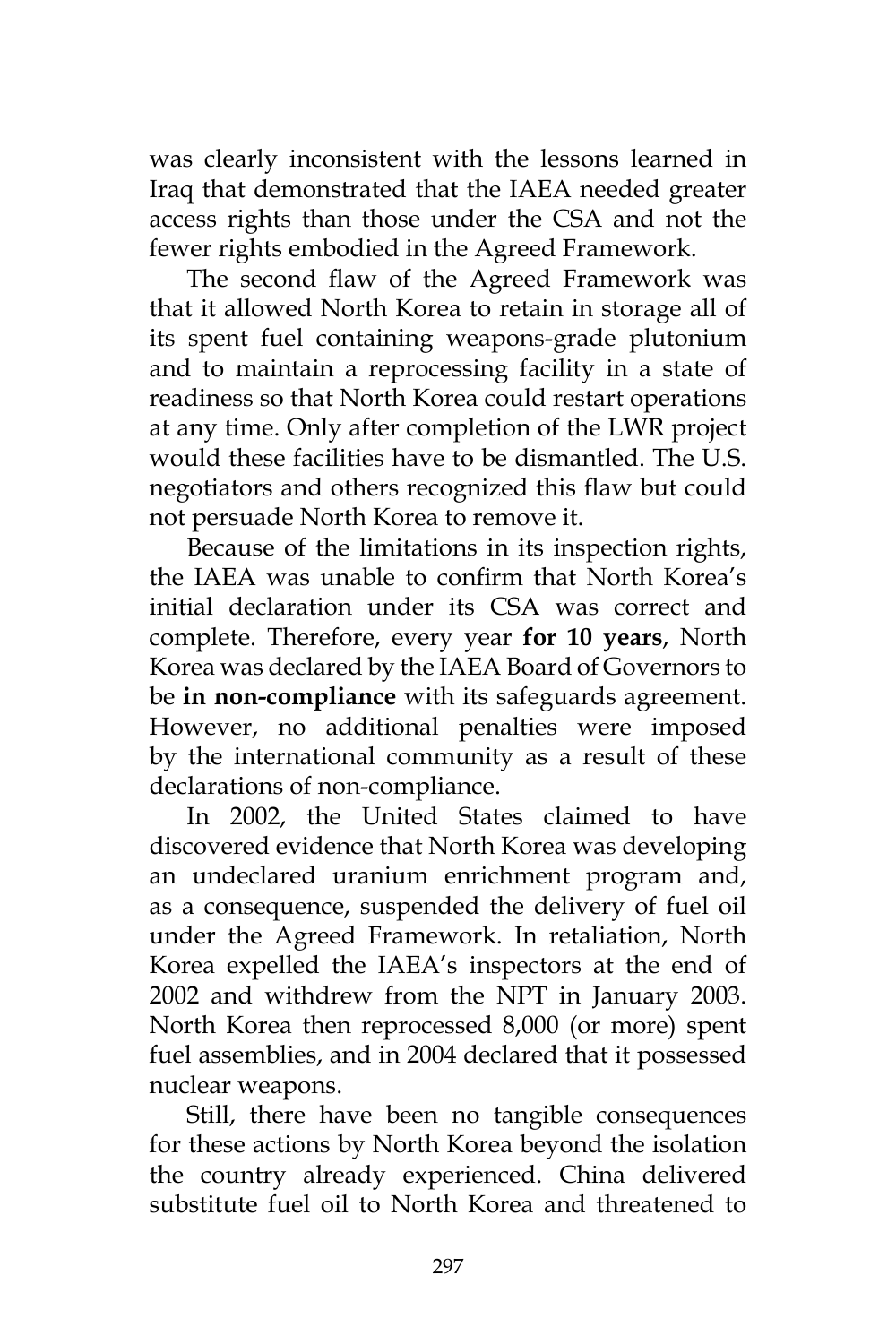veto any resolution of the United Nations Security Council (UNSC) adverse to North Korea. The six parties' talks initiated in 2003 have so far been chaotic and unproductive. As a result, 3 years after the IAEA inspectors were expelled from North Korea, they are still not allowed to return, and North Korea most likely has nuclear weapons. Meanwhile, the international community has not decided whether, from a procedural and legal point of view, North Korea has withdrawn from the NPT. This may sound like the discussion among religious scholars in 1453 on the sex of the angels while the Byzantine Empire was falling apart around them, but in actuality, knowing whether North Korea has or has not withdrawn from the NPT is more than an academic question.

If North Korea's withdrawal is acknowledged, then the IAEA should implement a limited safeguards agreement (INFCIRC/252) signed in July 1977 to verify a five megawatt thermal (MWth) research reactor delivered by the Soviet Union. This safeguards agreement, unlike a CSA, does not terminate when a state withdraws from the NPT. What could be verified there would, of course, be very limited, but it would be a matter of principle with potentially important consequences. If implemented, it would maintain at least a formal channel of communication between the IAEA and North Korea.

### **B. The Lessons Learned.**

The three main lessons learned from the experience with North Korea are:

1. If a state withdraws from the NPT, any comprehensive safeguards agreement automatically terminates, and all nuclear materials and facilities are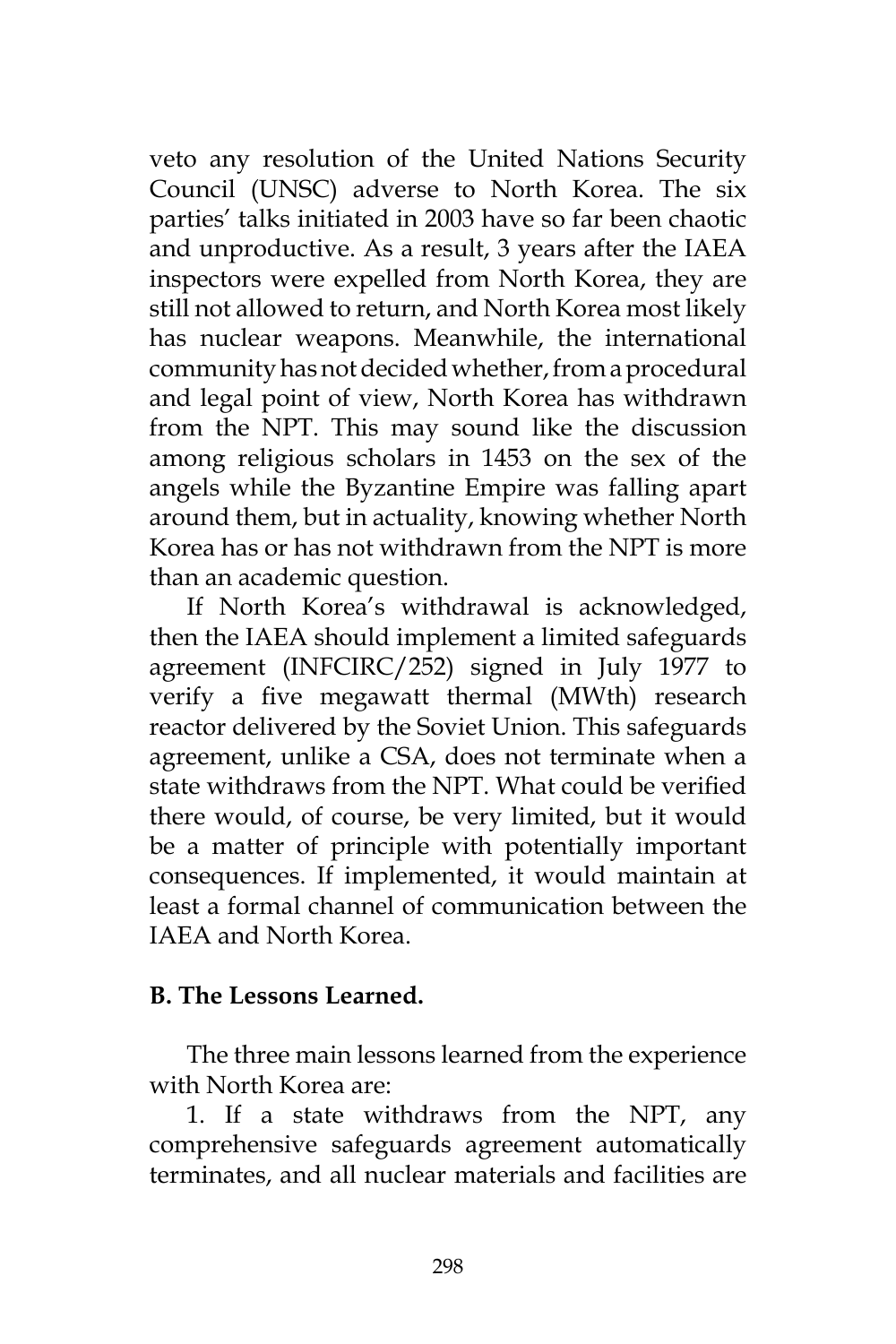no longer under safeguards and can be used freely and legally for a nuclear weapons program.

2. The threat of any permanent member of UNSC to use its veto right can block (for political, circumstantial reasons) any resolution adverse to a state withdrawing from the NPT.

3. A "voluntary, not legally binding freeze" of nuclear facilities gives no long-term guarantee that a state will not use them in the future.

# **C. What Are the Remedies?**

The right to withdraw from the NPT remains a sovereign right. However, in order to minimize the consequences of such a withdrawal, the UNSC should adopt a **generic** resolution stating that, as a matter of principle, if a state is found by the IAEA to be in **non-compliance** with its safeguards undertakings **and** withdraws from the NPT **before** the IAEA has concluded (1) that its declarations are correct and complete; **and** (2) that there are no undeclared nuclear materials and activities in that state; **such a withdrawal constitutes a threat to international peace and security under Article 39 of the Charter of the United Nations**.

This **generic** resolution should also decide under Chapter VII of the UN Charter that any materials and equipment made available to such a state, or resulting from the assistance provided to that state, under a comprehensive safeguards agreement (INFCIRC/153- Corrected), will be removed from that state under IAEA supervision within 60 days of any notice of withdrawal from the NPT given by that State under Article X.1 of the NPT, and will remain under IAEA safeguards.

A withdrawing state should not be entitled to the benefits acquired while it was a party to the NPT and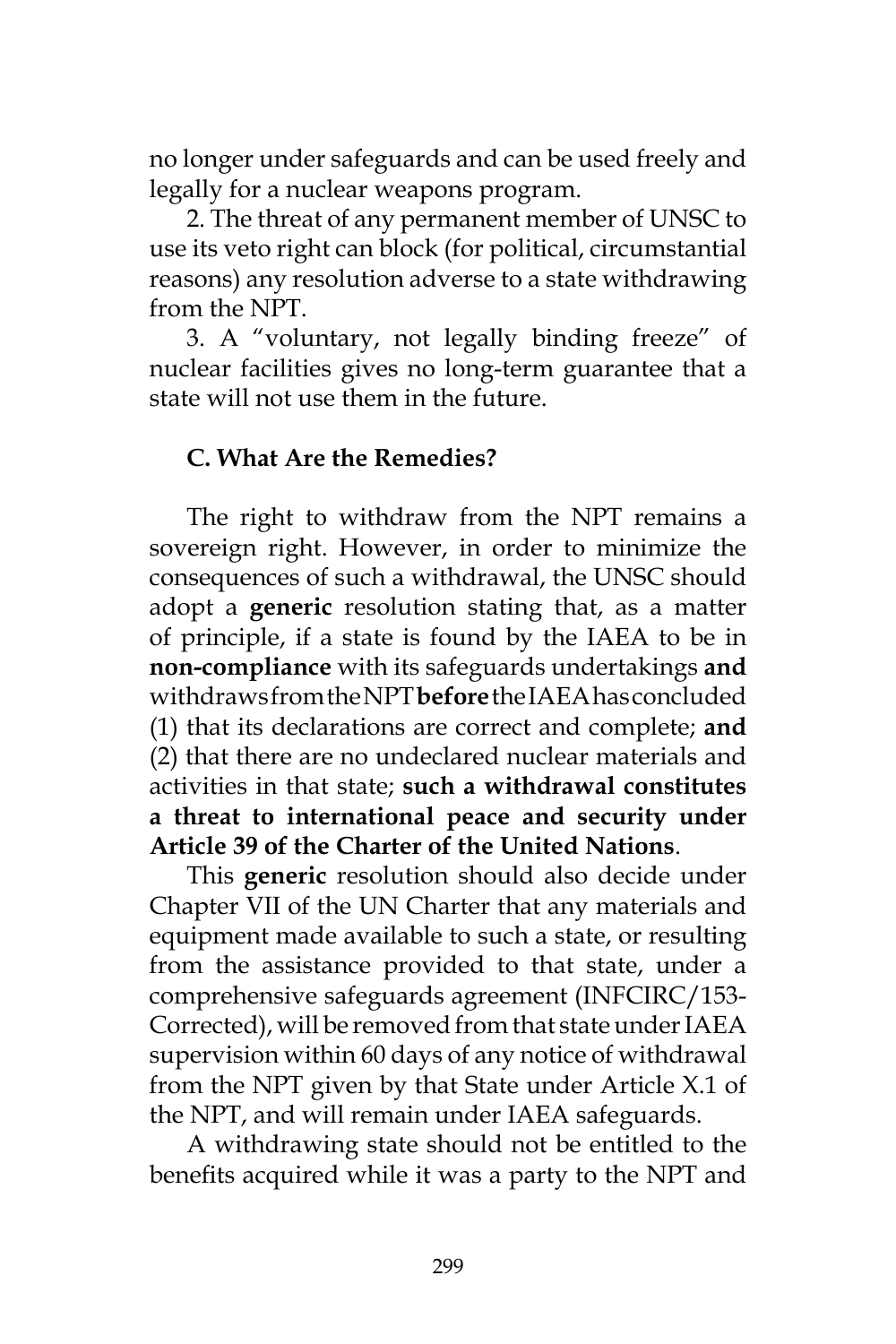subject to comprehensive safeguards. This principle is not new. It is already contained in the IAEA Statute adopted in 1957, 13 years before the NPT came into force. Article XII.A.7 of the Statute states that "With respect to any Agency project, or other arrangement where the Agency is requested by the parties concerned to apply Safeguards, the Agency shall have the right . . . in the event of non-compliance **and** failure by the recipient State . . . to take requested corrective steps **within a reasonable time**, to suspend or terminate assistance and **withdraw** any materials and equipment made available by the Agency **or a member** in furtherance of the project" (emphasis added)*.*

All nuclear-supplier states should also, in their bilateral nuclear supply agreements, reserve the right to require the return of all nuclear material and equipment previously supplied, in the event the recipient state withdraws from the NPT. One should bear in mind that withdrawing from the NPT is an option that Iraq has never threatened to use but that has been considered at the highest level of the Iranian leadership. The international community should not wait for the next crisis to happen before taking the appropriate preventive measures.

# **III. THE CASE OF IRAN**

### **A. The Lessons Learned.**

Without attempting to summarize here the findings of the IAEA with regard to Iran's previously undeclared nuclear activities contained in nine Reports to the Board of Governors and additional statements by the IAEA Deputy Director General for Safeguards (DDG-SG), suffice it to say that from these reports as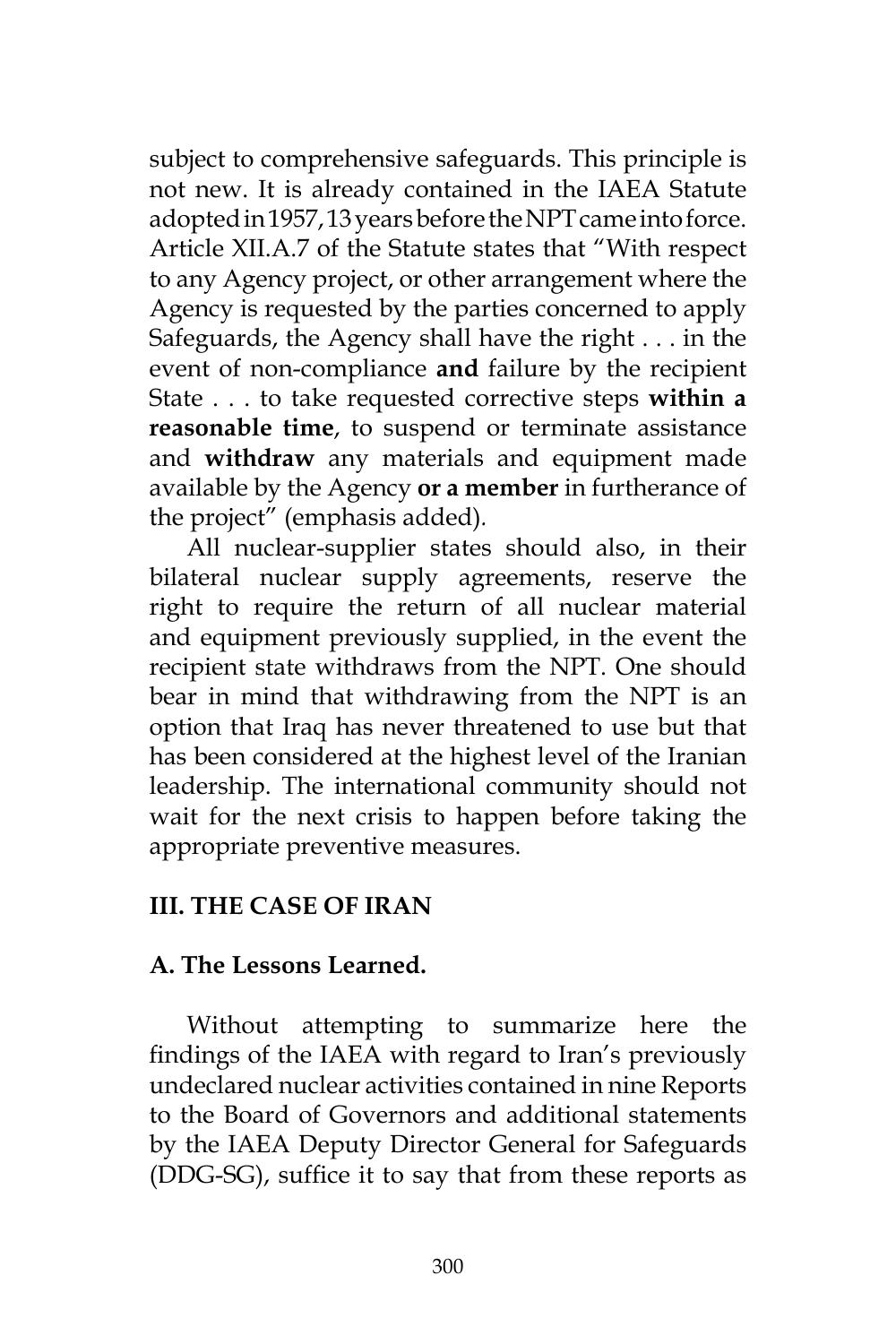well as eight Board Resolutions, one can draw three lessons: the need to avoid delaying tactics, the need to look beyond nuclear material, and the need to enforce transparency, each of which are more fully elaborated below.

1. The need to avoid delaying tactics.

In November 2003, Iran was found to be "in breach of its obligation to comply with the provisions of its safeguards agreement." This is synonymous to "noncompliance" and should have been reported to the UNSC as foreseen in Article XII.C. of the IAEA Statute. It was not reported mainly for two reasons. On the one hand, because of the fear of many member states that if the issue got out of the IAEA's hands and was reported to the Security Council, it would inevitably mean sanctions against Iran and that sanctions would lead nowhere except to another Iraq-like crisis which might well be a worse one. On the other hand, some member states feared that Russia and China could veto any resolution of the UNSC adverse to Iran. The worse would be for the IAEA to report Iran to UNSC only to have the issue blocked there, as was the case for North Korea, with no concrete outcome.

In October 2003, one month before the meeting of the IAEA Board of Governors, in order not to be referred to the Security Council, Iran agreed in Tehran with the EU-3 (France, Germany and the United Kingdom) to sign the Additional Protocol,<sup>1</sup> to implement it pending its ratification, and "to suspend all uranium enrichment and reprocessing activities as defined by the IAEA." However, less than 7 months later, on June 18, 2004, the Board of Governors adopted a resolution in which it deplored the fact that "as indicated by the Director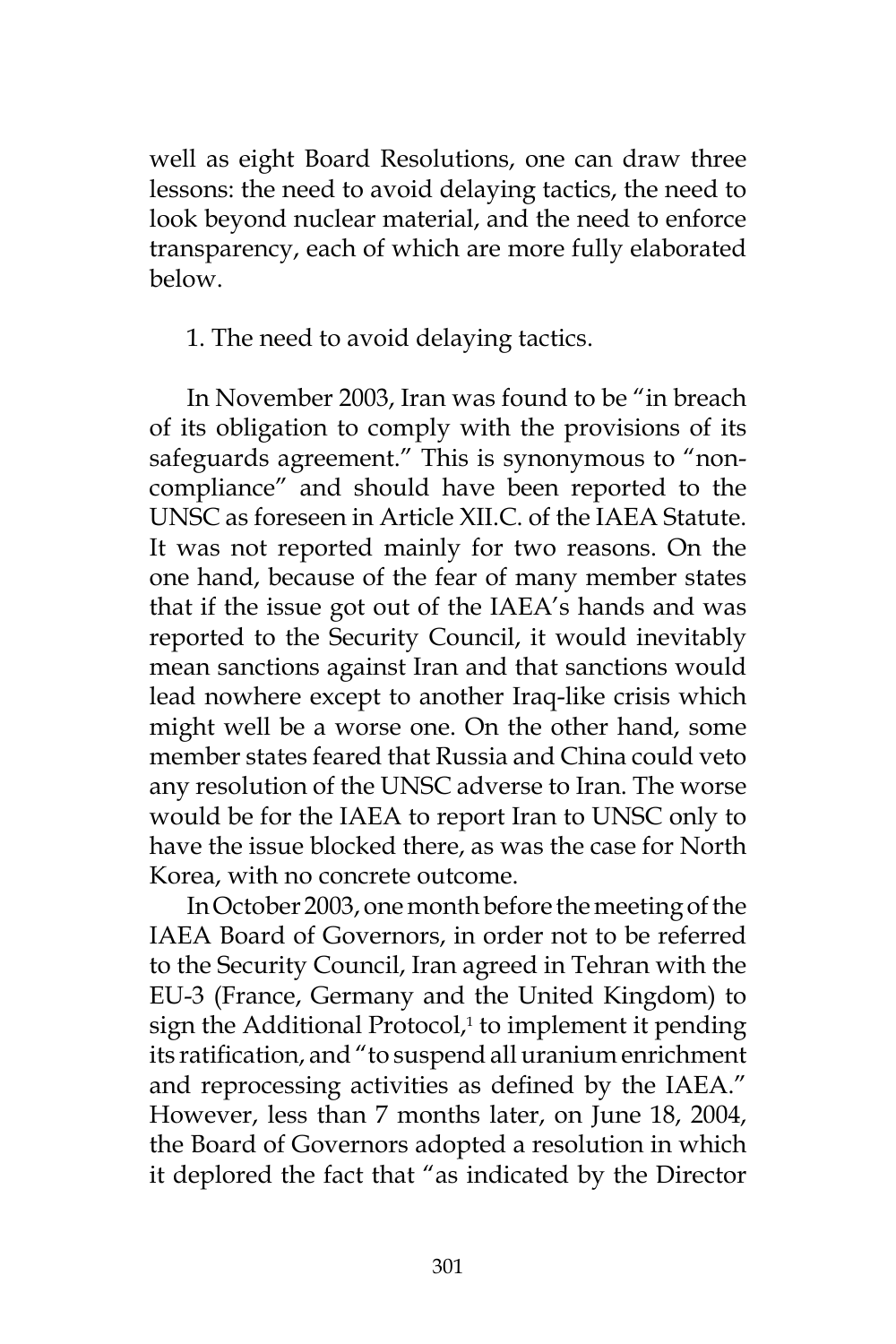General's written and oral reports, Iran's cooperation had not been as full, timely and proactive as it should have been." And on September 18, 2004, the Board of Governors deeply regretted "that the implementation of Iranian voluntary decisions to suspend enrichmentrelated and reprocessing activities . . . fell significantly short of the Agency's understanding of those commitments and also that Iran has since reversed some of those decisions."

In November 2004, once more to avoid being reported to the UNSC and to gain time, Iran signed an agreement with the EU-3 in Paris, by which it decided, on a voluntary, not legally binding basis, to extend its suspension "to include all enrichment related and reprocessing activities" and "all tests or production at any uranium conversion installation." It was further stated that "the suspension will be sustained while negotiations proceed on a mutually acceptable agreement on long-term arrangements." However, on August 1, 2005, one day before receiving the EU-3 proposal, Iran announced its decision to resume uranium conversion activities.

So what is the situation today? Three years after the IAEA February 2003 visit to Natanz and the discovery of Iran's extensive undeclared nuclear program, there are still a number of outstanding questions due in large part to Iran's delaying tactics in providing access to locations, individuals and documents. As a result of these delaying tactics since the discovery of the Arak and Natanz sites in August 2002 and notwithstanding the Tehran and Paris suspension agreements with the  $EUL3:$ 

• Iran has completed its conversion facility at Esfahan and produced a large quantity of uranium hexafluoride (UF6).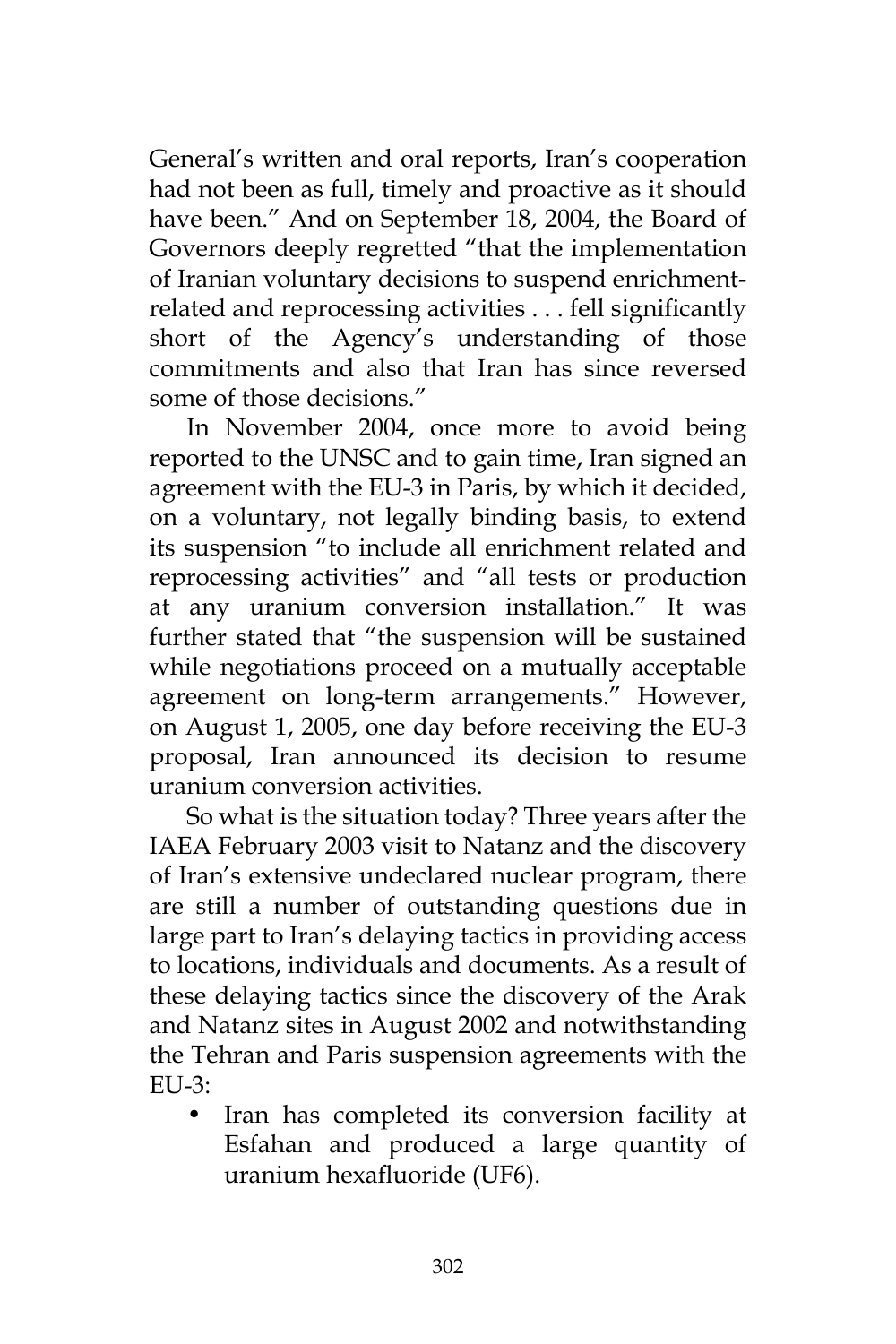- Iran has introduced UF6 in the pilot enrichment plant at Natanz in June 2003, installed a 164 machine cascade by October 2003, manufactured more centrifuge components (1,274 assembled rotors at Natanz by October 2004), carried out work for the installation of the large underground enrichment facility at Natanz, and recently announced that it was resuming R&Drelated enrichment activities.
- Iran is pursuing at full speed the construction of its heavy water research reactor, ignoring repeated requests by the IAEA Board of Governors to suspend it. This is of particular concern because the spent fuel of such a reactor will contain weapons grade plutonium.

On July 31, 2005, Dr. Hassan Rowhani, at the time Secretary of the Supreme National Security Council, presented his "performance report" to outgoing President Khatami. Referring to the Paris agreement of November 2004, he stated: "Since Iran had at that juncture completed its structural capabilities in the fuel cycle sector, it was possible to suspend the enrichment for a period of several months without making any fundamental damages to the fuel production project." There could be no clearer admission of the on and off strategy being followed by Iran.

2. The need to look beyond nuclear material.

 The Director General's November 2004 report stated: "It should be noted that the focus of Agency Safeguards Agreements and Additional Protocols is nuclear material, and that, absent some nexus to nuclear material, the Agency's legal authority to pursue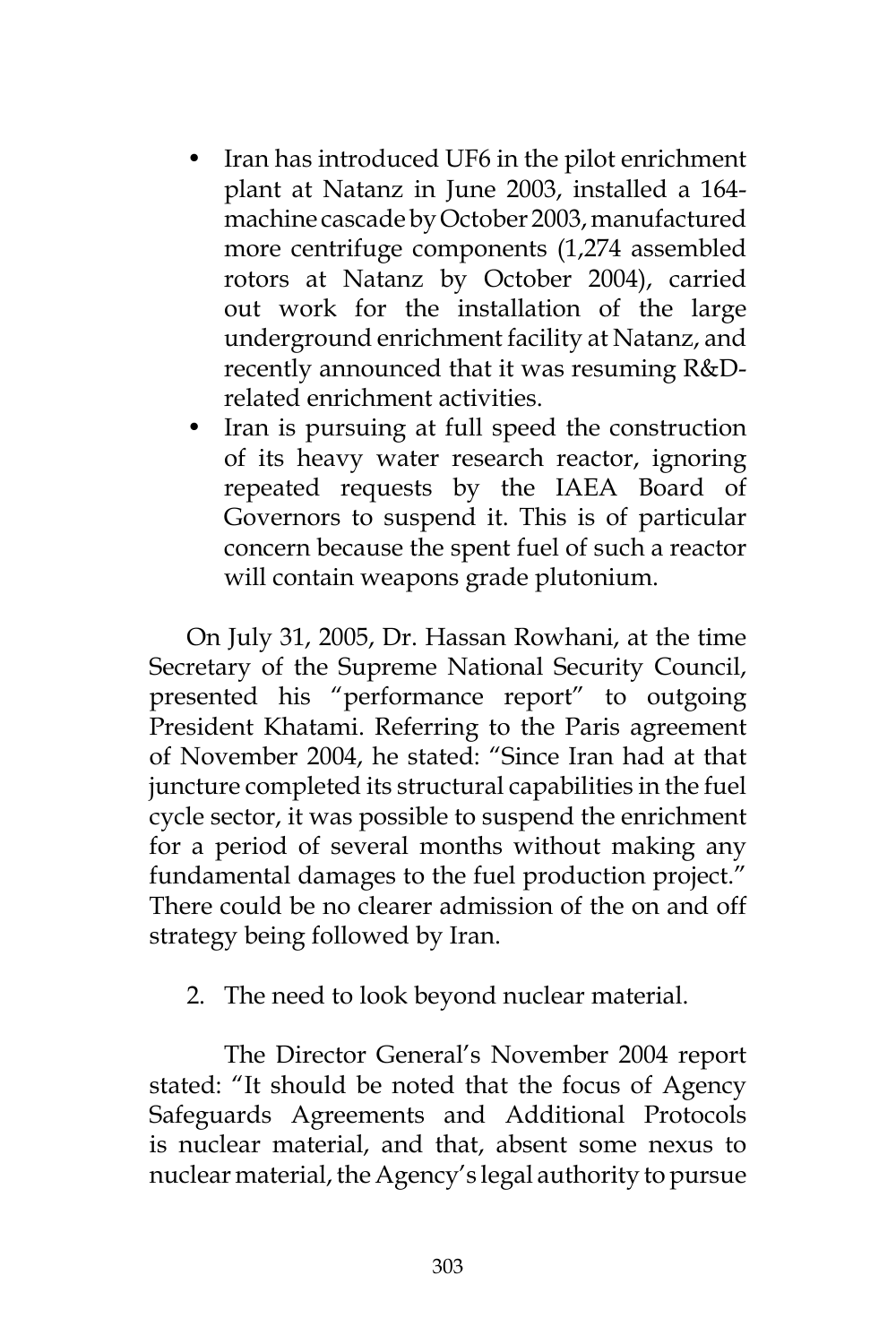the verification of possible nuclear weapons related activity is limited." The limitation of the IAEA's focus on nuclear material is a major issue that has not been properly addressed by the international community. Much more than nuclear material is needed to build a nuclear weapon. Nuclear weaponization activities not involving nuclear material can be numerous and detectable.

Under a narrow legal interpretation of the IAEA's mandate and authority expressed by the language quoted above, effectively requiring **proof** that undeclared nuclear material and activities are related to a nuclear weapons program, the IAEA would have to find at least traces of nuclear material at an undeclared facility that can clearly be linked to equipment, material, or activities that could **only** be relevant to manufacturing nuclear weapons or other explosive devices. Such a narrow interpretation establishes a sleuthing standard that IAEA inspectors could hardly ever meet, and if such an interpretation prevails, the international community will be made ever more vulnerable to proliferation. A broader interpretation, certainly justified under the Agency's mandate to verify that nuclear material is not diverted to nuclear weapons or other nuclear explosive devices, which sees the Agency as having the authority to look beyond nuclear material itself, is the only interpretation under which the Agency can fulfil its mandate effectively.

Consider the limitations under the narrow interpretation. The sensitive equipment, material, and activities involved in a nonexclusively peaceful nuclear program would most likely be located at secret military sites. Yet, it is difficult, if not impossible, for the IAEA to access such sites **in a timely manner** under the standard CSA and even the Additional Protocol.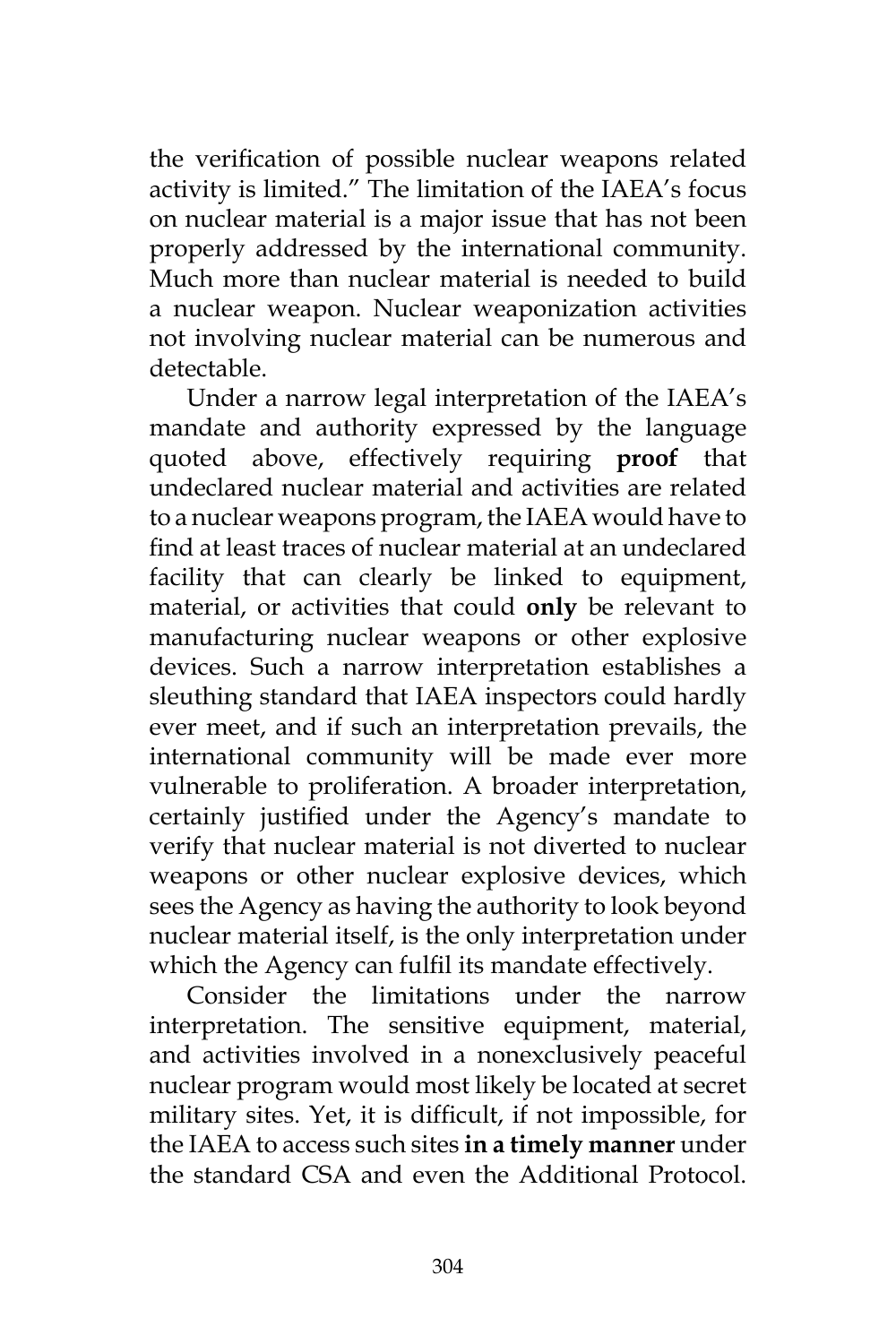Experience has demonstrated that so many limitations can be imposed on IAEA inspectors when they get to such sites, that it is extremely unlikely that they would be able to **prove** that nuclear materials have been diverted to the manufacture of a nuclear explosive device. Even if such a conclusion could be drawn, it would likely be so late in the process of manufacturing nuclear weapons that it would be too late to deter the state from withdrawing from the NPT.

It is therefore essential for the IAEA to be understood to have the mandate and the authority to look for **any indication** that a non-nuclear-weapon state may be undertaking activities that could signal the existence of a nuclear weapons program, and to report such findings to the IAEA Board of Governors. It is encouraging to note that the IAEA Secretariat is progressively heading in that direction.

If a state intends to develop a nuclear-weapons capability it will need:

- to produce or acquire highly enriched uranium and/or weapons grade plutonium,
- to master all the necessary weaponization techniques, and
- to manufacture or acquire the required means of delivery.

There are indications that Iran is progressing on all three fronts. The following is known about Iran's weaponization activities and delivery-means, which go beyond its nuclear fuel cycle activities.

**With respect to weaponization activities,** the Director General's report to the IAEA Board of Governors dated November 18, 2005 (GOV/2005/87) indicates that among the documents received by Iran from intermediaries in 1987 was one related to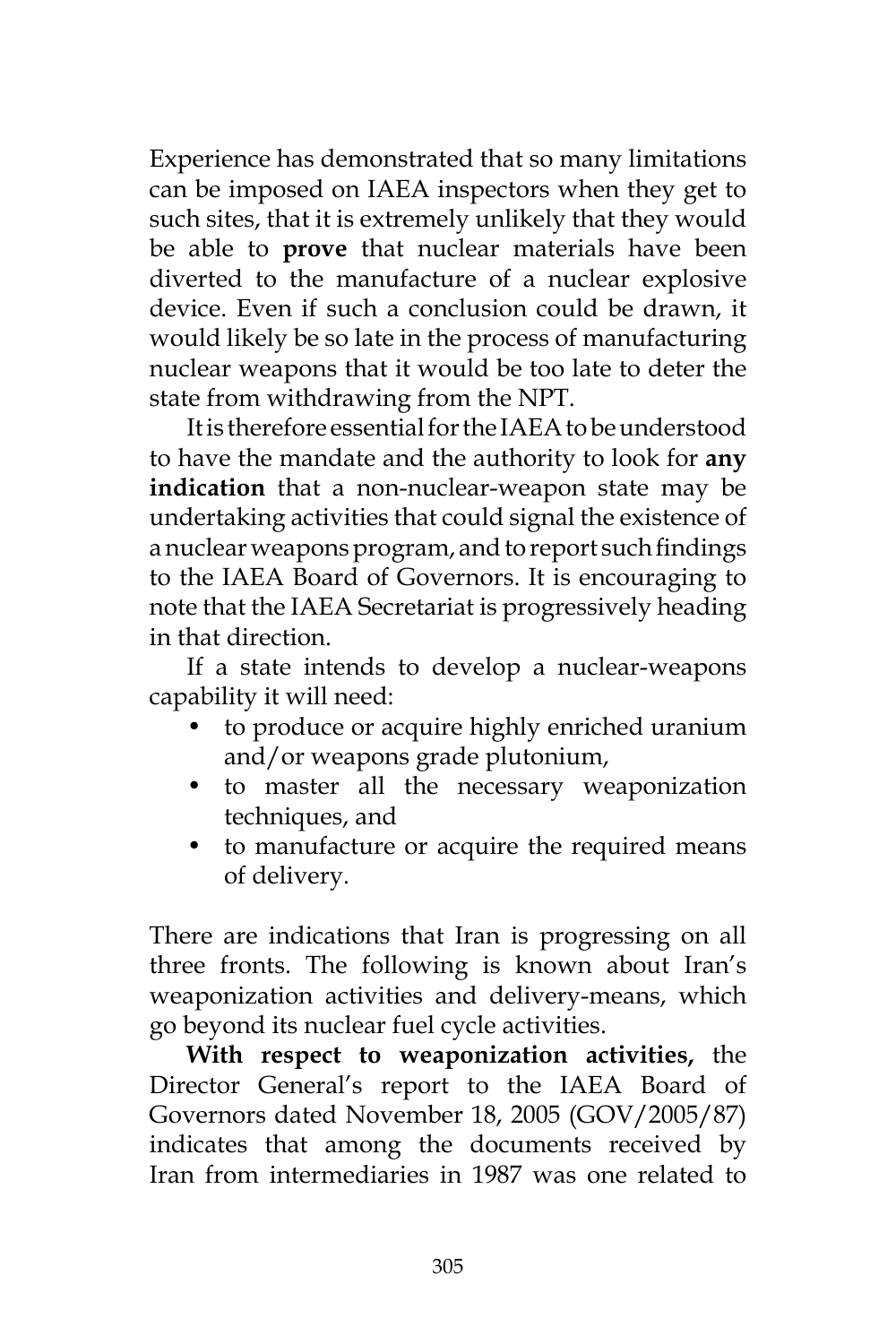"the casting and machining of enriched . . . uranium metal into hemispherical forms." Such a process has no peaceful application and therefore represents a substantial indication that Iran has been (and may still be) interested in developing a nuclear weapons capability. The DDG-SG also reported on January 31, 2006, that the Agency had information about tests related to high explosives that could have a military nuclear dimension. In addition, efforts by the Physics Research Center (an organization related to the Iranian Ministry of Defense that was located until 1998 at the now razed Lavizan-Shian site) to acquire dual use materials and equipment that could be used in uranium enrichment and conversion activities, is another relevant indication. Interestingly, a commentary published on February 12, 2006, in the conservative Iranian daily *Keyhan* argues that "benefiting from the knowledge of and ability to manufacture nuclear weapons is something different from the triple issues of producing, storing, and using such weapons. However if necessary . . . then the ground will be paved for moving toward the subsequent phases."

**With respect to delivery means**, it should be noted that aside from the five nuclear weapons states and the three non-NPT states, only three countries: North Korea, Saudi Arabia, and Iran, are known to possess medium to long-range ballistic missiles capable of carrying a payload of 1,000kg or more, sufficient for a nuclear warhead. In his briefing dated January 31, 2006, to the IAEA Board of Governors, the DDG-SG indicated that Iran rejected a request to discuss information available to the Agency about "the design of a missile re-entry vehicle . . . which could have a military nuclear dimension."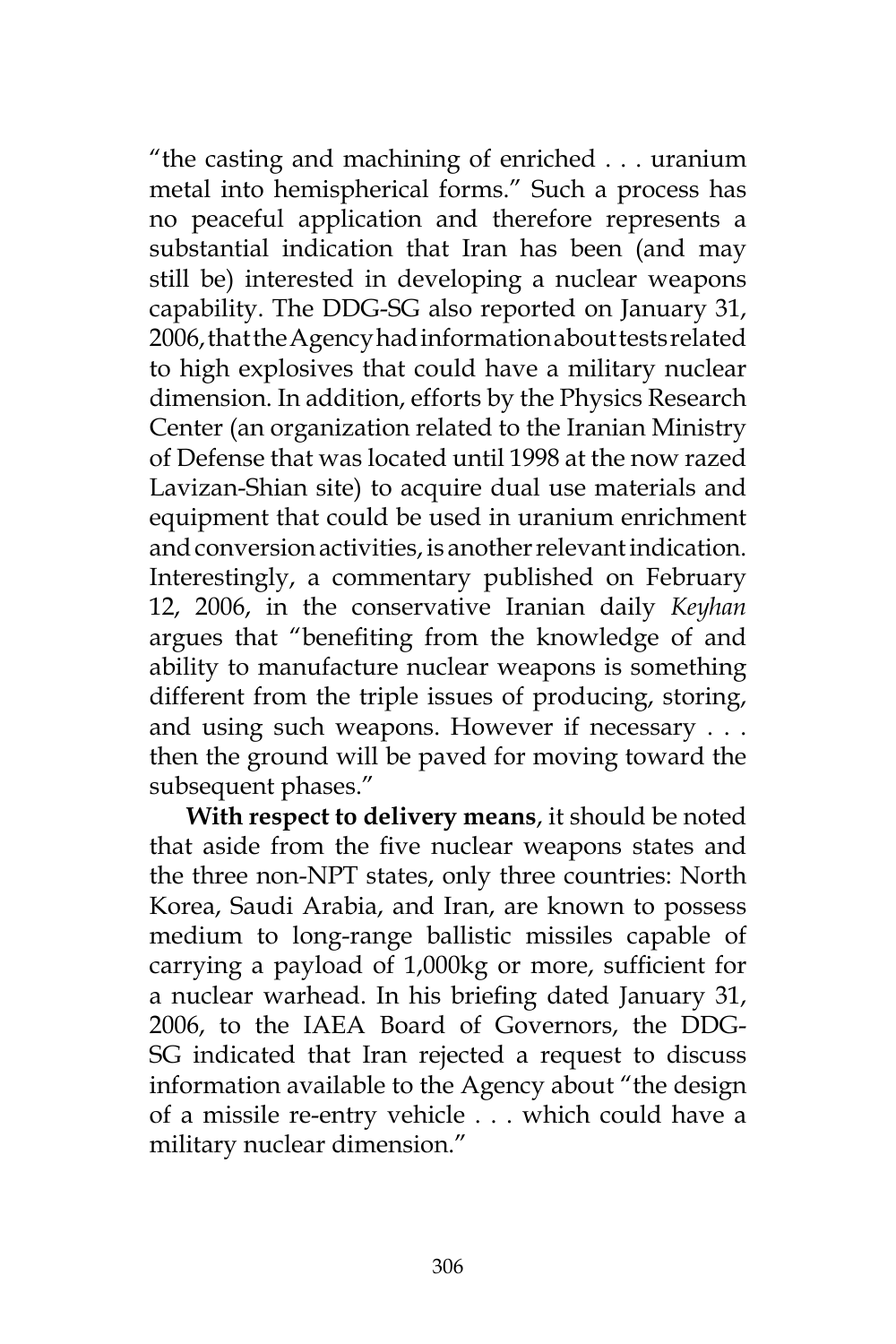3. The need to enforce transparency.

 Not only must the IAEA's evidentiary lens be widened, the transparency measures for which it calls must be made enforceable. The Director General in his report of September 2, 2005 to the IAEA Board of Governors states:

In view of the fact that the Agency is not yet in a position to clarify some important outstanding issues after two and a half years of intensive inspections and investigation, **Iran's full transparency is indispensable and overdue**. Given Iran's past concealment efforts over many years, such transparency measures should extend beyond the formal requirements of the Safeguards Agreement and Additional Protocol and include access to individuals, documentation related to procurement, dual use equipment, certain military owned workshops and research and development locations. **Without such transparency measures**, **the Agency's ability** to reconstruct, in particular, the chronology of enrichment research and development, which is essential for the Agency to verify the correctness and completeness of the statements made by Iran, **will be restricted** (emphasis added).

Since 2003 the IAEA Board of Governors has adopted a half dozen resolutions calling on Iran to be more transparent and cooperative. In its last resolution of September 24, 2005, the IAEA Board of Governors "urges Iran to implement transparency measures, as requested by the Director General in his report."

Unfortunately, such requests by the Board of Governors have no legal force and effect and do not allow IAEA inspectors to obtain broader access to individuals, documents, or locations.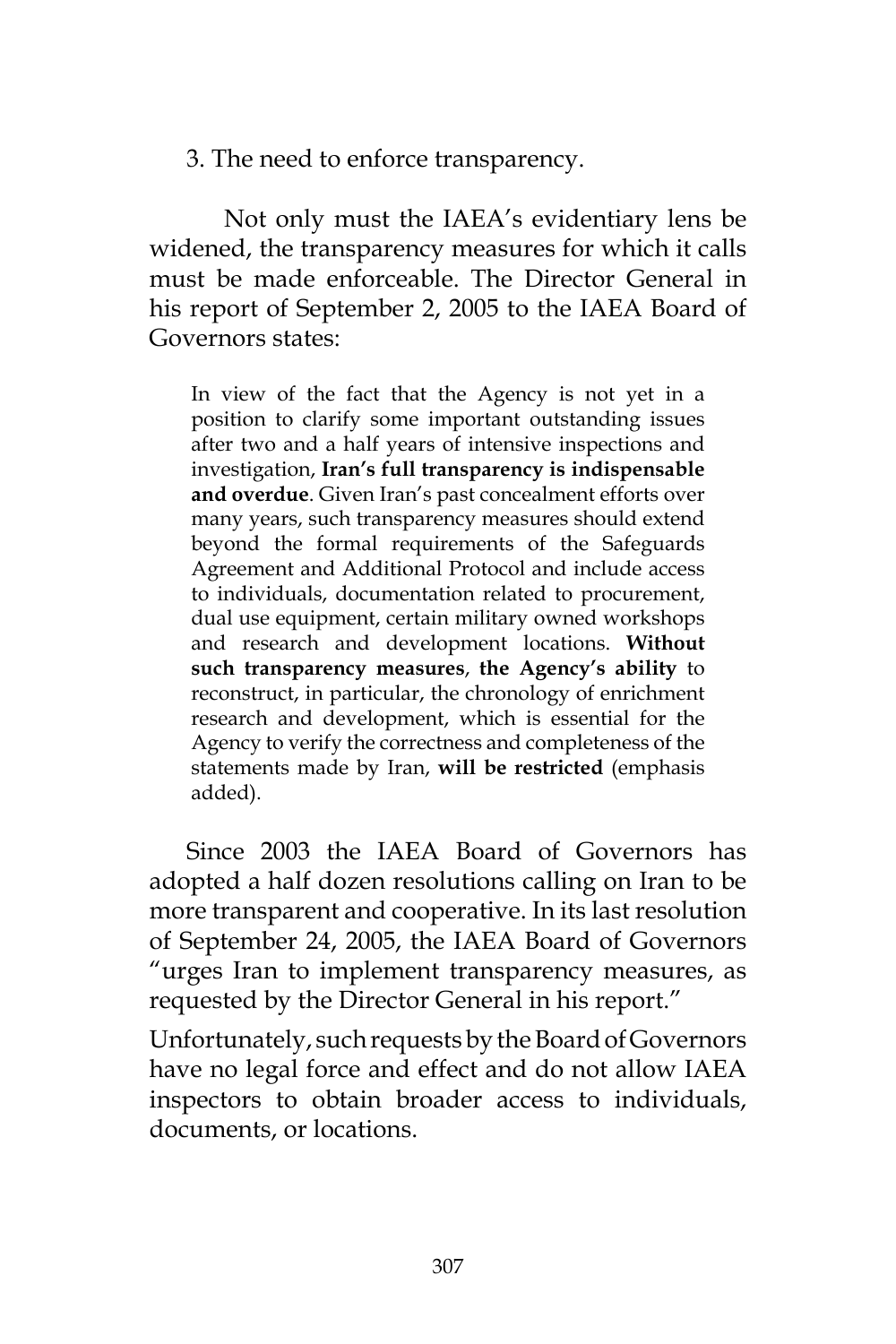# **B. What Are the Remedies?**

The single most effective and feasible way to establish the necessary measures is for the UNSC to adopt a **generic** and binding resolution stating that if the IAEA finds a State in non-compliance **and** requests increased verification authority, the UNSC would automatically adopt a **specific** resolution (under Chapter VII of the UN Charter) providing this additional authority until the IAEA has concluded that there is no undeclared nuclear material and activity in that State and that its declarations are correct and complete. If such a **generic** resolution existed in November 2003, it may well be that the IAEA Board of Governors would not have been afraid to declare Iran in non-compliance and would have reported Iran to the UNSC **for the sole purpose** of requesting such broader verification authority, which clearly has nothing to do with sanctions.

Such a **generic** resolution should also request the non-compliant state to **suspend** all sensitive nuclear fuel cycle activities at least until the Agency has been able to draw the above mentioned conclusion, or, possibly, for automatically renewable periods of 10 years unless otherwise decided by the UNSC. This would be what Dr. ElBaradei has called a "rehabilitation period" or a "probation period, to build confidence again, before you can exercise your full rights." (cf. interview with *Newsweek*- January 23, 2006)

Independently, the Nuclear Supplier Group could adopt a rule whereby nuclear material and equipment would only be exported if the facilities where they are to be stored or used are covered by both a comprehensive safeguards agreement and an INFCIRC/66-type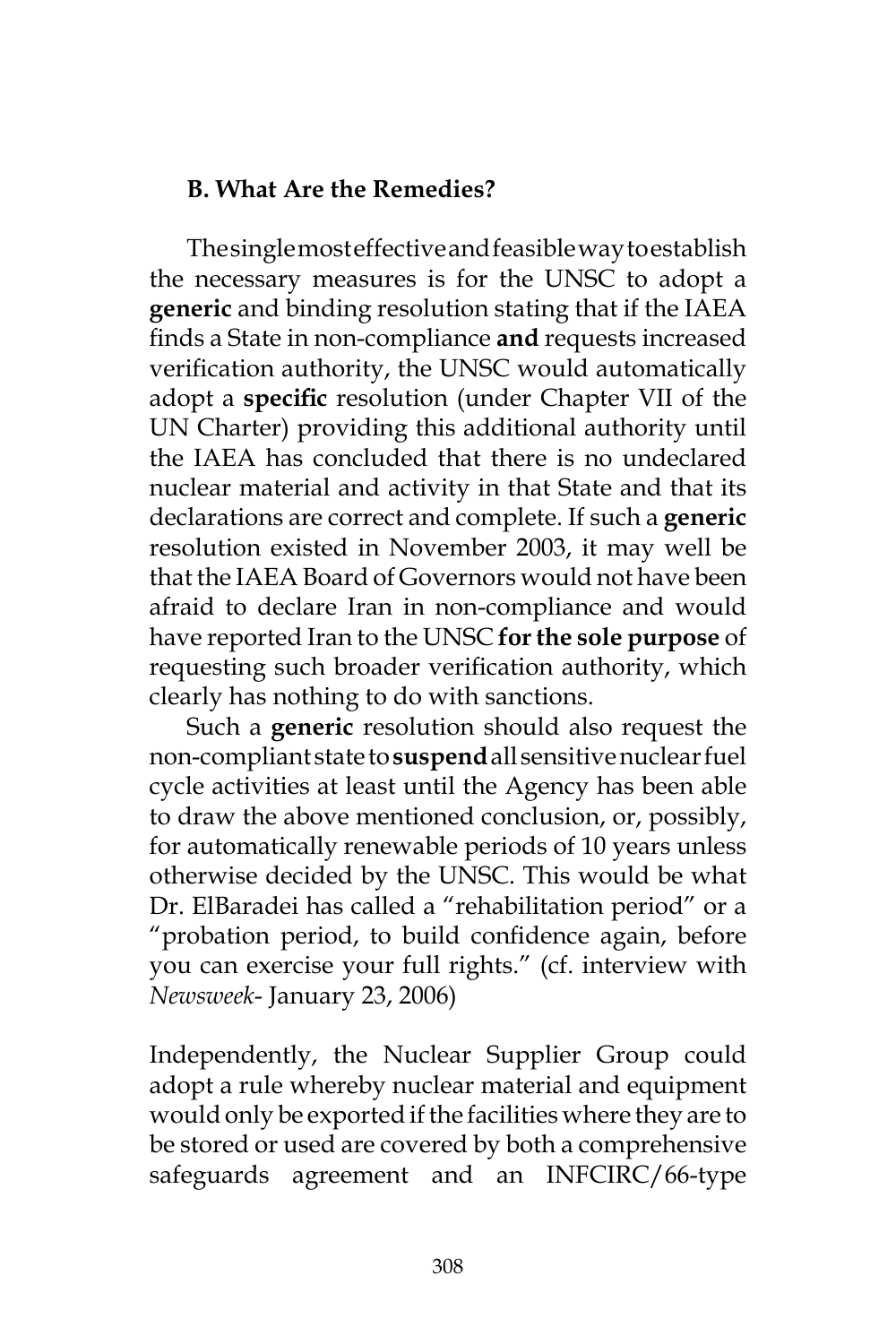safeguards agreement. This requirement would block a recipient state from withdrawing from the NPT and claiming the right to do whatever it wants with the items previously delivered or the materials derived therefrom<sup>2</sup>

## **IV. CONCLUSION**

The IAEA Statement at Main Committee II of the NPT Review Conference in May 2005, states:

As underlined by the Director General in his opening statement, our verification efforts must be backed by an effective mechanism for dealing with cases of **non-compliance** with Safeguards Agreement or of **withdrawal** from the NPT. For this, both the NPT and the IAEA Statute make clear our reliance on the Security Council to promptly consider the implications of such cases for international peace and security and to take appropriate measures.

As suggested in this chapter, concrete measures can readily be taken within the IAEA and UN framework to improve the assurance that all nuclear material and activities in a non-nuclear-weapon-state **found to be in non-compliance** are and remain exclusively for peaceful purposes. The UNSC can take these vital generic measures without eroding state sovereignty or development. The measures proposed here would apply **only** when the highly representative IAEA has found a state to be in **non-compliance** with its safeguards obligations. None of these measures would impede a state's right or capacity to enjoy the peaceful uses of atomic energy. On the contrary, these measures would quicken the international community's capacity to regain confidence that a state that may have